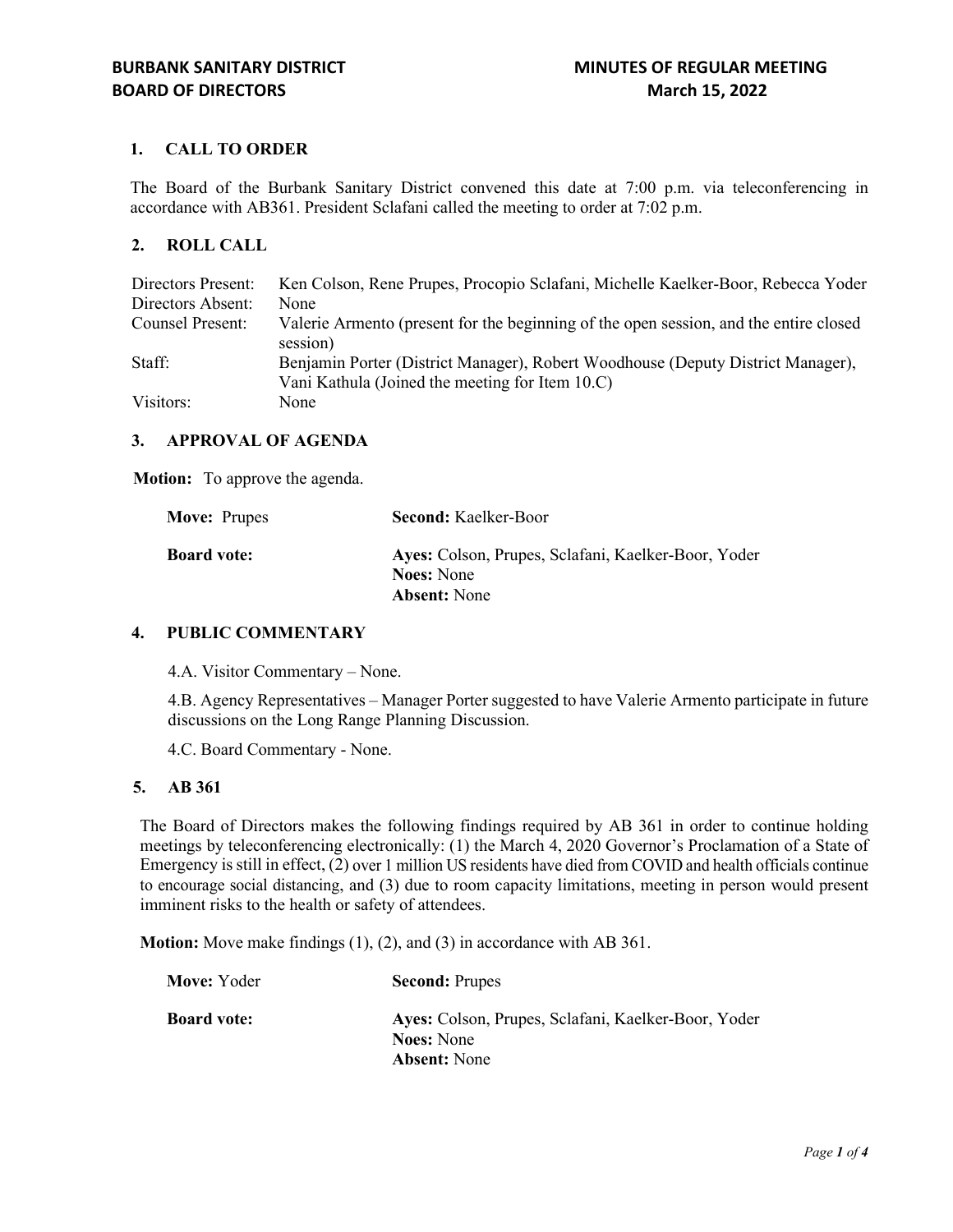# **6. CLOSED SESSION**

5.A. CONFERENCE WITH LEGAL COUNSEL –EXISTING LITIGATION Government Code Section 54956.9(d)(1) Name of Case: County Sanitation District 2-3, West Valley Sanitation District, Cupertino Sanitary District, Burbank Sanitary District and the City of Milpitas v. The City of San Jose, The City of Santa Clara, and Does 1 through 50 inclusive.

Closed session discussion commenced at 7:08 pm and ended at 7:18 pm. Manager Porter and Deputy Manager Woodhouse were excused. No reportable action was taken at the closed session. Staff rejoined the regular session

### **7. CONSENT CALENDAR**

7.A. Approval of Minutes from the Regular Meetings of February 15, 2022

**Motion:** To approve Meeting Minutes from the Regular Meetings of February 15, 2022.

| Move: Yoder        | <b>Second: Prupes</b>                                                    |
|--------------------|--------------------------------------------------------------------------|
| <b>Board vote:</b> | Ayes: Prupes, Sclafani, Kaelker-Boor, Colson, Yoder<br><b>Noes:</b> None |
|                    | <b>Absent:</b> None                                                      |

### **8. WARRANTS**

8.A. Approval of Warrants.

- 1. Mark Thomas & Company, Inc. (District Management Services and BSD CIPs)
- 2. First Tech Federal Credit Union (Board of Directors' Payroll)
- 3. Armento and Hynes, LLP (District Legal Services)
- 4. Richard Tanaka (District Advisor Services)
- 5. Cupertino Sanitary District (Common Interest Agreement Cost Sharing Nov-Dec 2021)
- 6. Imperium First Consulting (Davis Bacon Wages Consultant for CIP Project)
- 7. Southwest Pipeline & Trenchless Corp (District-Wide CIP Project)

**Motion:** To approve seven (7) warrants as listed.

| Move: Yoder        | <b>Second: Prupes</b>                                                    |
|--------------------|--------------------------------------------------------------------------|
| <b>Board vote:</b> | Ayes: Prupes, Sclafani, Kaelker-Boor, Colson, Yoder<br><b>Noes:</b> None |
|                    | <b>Absent:</b> None                                                      |

## **9. NEW BUSINESS**

9.A. Form 470 Filing. Board action required: Complete individual filing by 7/31/22

Manager Porter described the process for completing Form 470.

9.B. San Jose/Santa Clara Regional Wastewater Facility – 1) FY2022-23 Capital Cost Allocation, 2) Draft Proposed Capital and O&M Budget.

Manager Porter described the City of San Jose allocated costs for Burbank Sanitary District for 2022- 2023 fiscal year. The costs are based upon the wastewater flow loads provided by Burbank to the total system flow.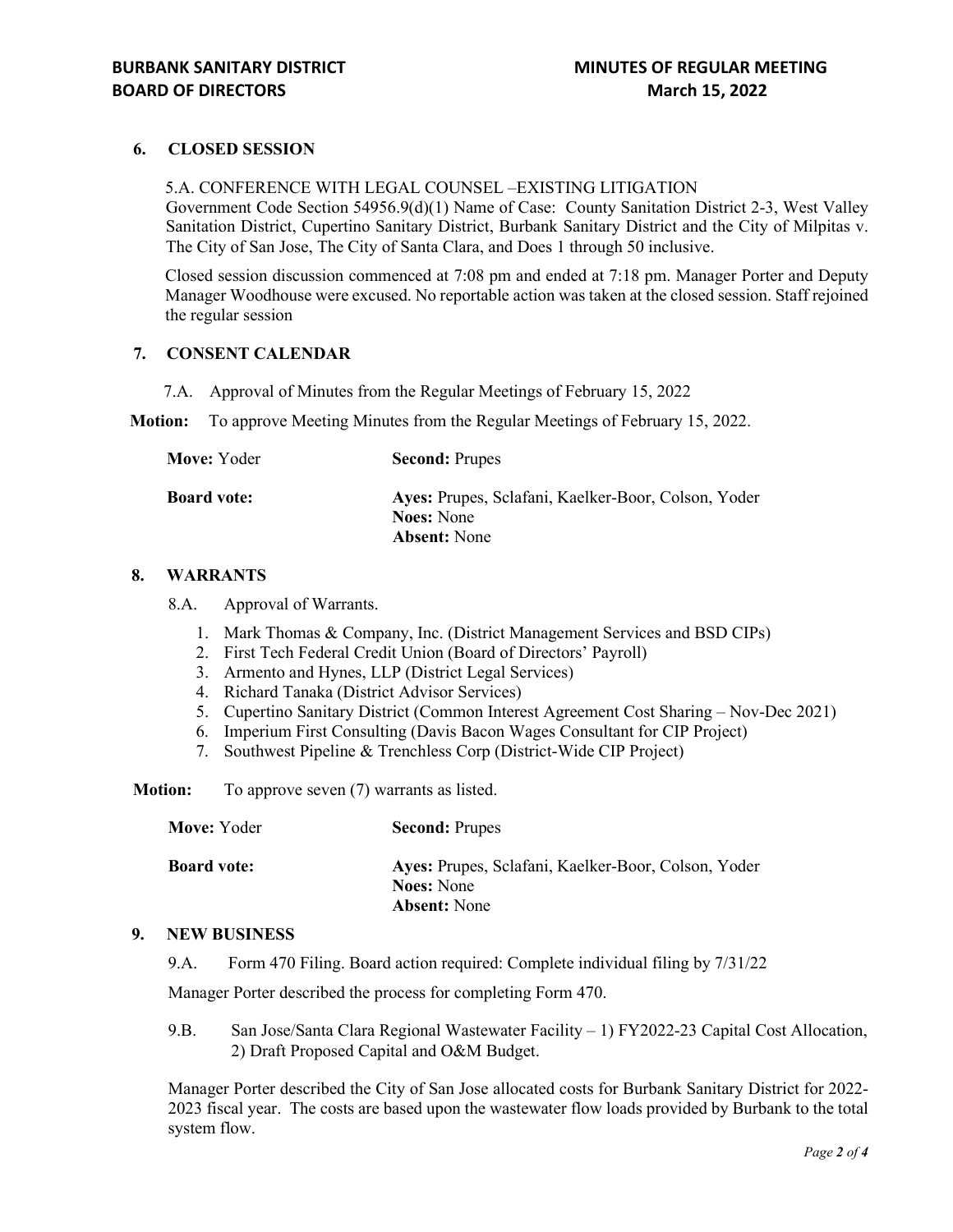Board requested District Counsel to review previous correspondence with the City wherein the District asked the City of San Jose for clarification on the basis for the City's overhead calculation and possibly develop a new similar letter to the City in response to the current cost allocation for O&M.

### **10. OLD BUSINESS**

10.A. Status of SRF Loan and CIP Update.

Deputy Manager Woodhouse presented the status of the CIP project and the SRF loan.

10.B. Long Range Financial Planning.

Manager Porter presented the results of the Long Range Financial Planning questionnaire. The results of the questionnaire were described in a memorandum that was prepared by Manager Porter.

10.C. District Website Update. Board action required: Review budget estimate for website enhancement.

Senior Engineer Vani Kathula joined the meeting to discuss the District Website Update. She presented a web migration enhancement task list that was prepared by the District's Website consultant (ARIF).

Senior Engineer Vani Kathula left the meeting.

Board asked staff to consider how to use the website to communicate the status of the Capital Improvement plan and what plans there are for future capital improvements.

10.D. GreenWaste Recovery, Inc. Board action required: Review Annual Clean Up Day flyer.

Manager Porter presented the revised Annual Clean-Up flyer which has been reformatted by a Mark Thomas graphic designer. Board gave comments on the flyer, staff to update the flyer and send it to GreenWaste for printing and mailing.

10.E. November 8, 2022 General Election. Board action required: Review Resolution No.287

Manager Porter presented a draft resolution 287 and highlighted comments received by District Counsel.

**Motion:** To adopt Resolution No. 287 with edits.

| Move: Yoder        | <b>Second: Colson</b>                                                                           |
|--------------------|-------------------------------------------------------------------------------------------------|
| <b>Board vote:</b> | Ayes: Prupes, Sclafani, Kaelker-Boor, Colson, Yoder<br><b>Noes:</b> None<br><b>Absent:</b> None |
|                    |                                                                                                 |

10.F. COVID-19 Update.

Manager Porter informed the Board that Mark Thomas employees will be returning to the office on a hybrid basis starting the week of April 4, 2022

10.G Form 700. Board action required: Review list of BSD vendors for Calendar Year 2021

Manager Porter provided the Board a list of all vendors of the District in Calendar Year 2021.